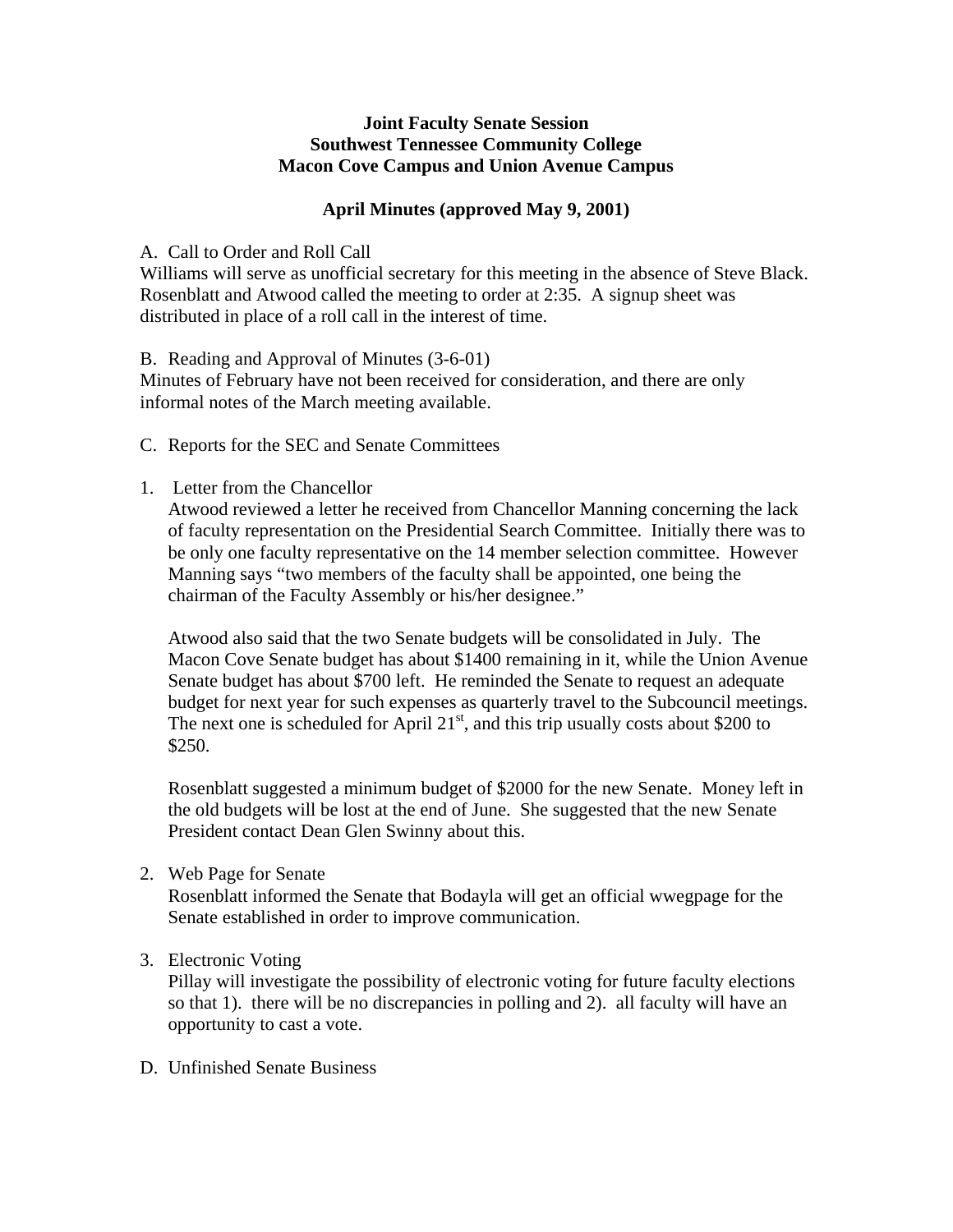The Senate received two items of business from the Faculty Evaluation and Development Committee, a "Faculty Development Plan and Evaluation" and a "Southwest Tennessee Community College Student Evaluation of Instructor." Robertson reviewed each for the Senate.

For the "Faculty Development Plan and Evaluation," Senators voiced these concerns:

- a. The requirements for "outstanding" are too excessive.
- b. Department heads do not use these plans consistently and training is in order.
- c. Why is the checklist needed? Such a list is unprofessional.

While the Senate agreed that such a checklist is useful for new faculty, it was not necessary. A motion to remove the checklist carried.

After some discussion of several items in the "Student Evaluation of Instruction," the Senate recommended the removal of items 18 and 19 and the addition of an item about recommending this instructor to another student. A motion to endorse the questionnaire carried.

Rosenblatt commended Robertson and her committee for their thoroughness and expeditious delivery of a finished product to the Senate. Rosenblatt reminded the Senate that the committee's report would be forwarded to the Provost along with the Senate action.

- 2. Faculty Awards Farris and Other Awards A motion to defer this business to the new Senate carried.
- 3. Graduation Issues and Teaching Load Issues

Last semester faculty were told that those who attended the December graduation would not have to attend the May graduation. A recent memo stated that faculty were to attend all graduations which created confusion and concern among faculty. Miller said the problem occurred because last year there were three graduations, and the Deans had asked about the need to attend all of them. That year faculty were expected to attend only two of the ceremonies. The Deans thought that this reduction carried over for this year and announced that faculty were expected to attend only one of the two graduations. Miller said that faculty are expected to support graduation. She said there is no one checking attendance at this ceremony, and in the end, attendance is between the faculty member, department head, and Dean. In response to comments about costs, she said that such things come with the territory of being a faculty member, but she offered to donate money for rentals or possibly for buying the caps and gowns. Other suggestions were offered such as departmental purchases or finding good buys on the internet.

The calendar requires that faculty be available for school service August 15 to May 15. Please do not announce that you are on "vacation" if you are away during that time.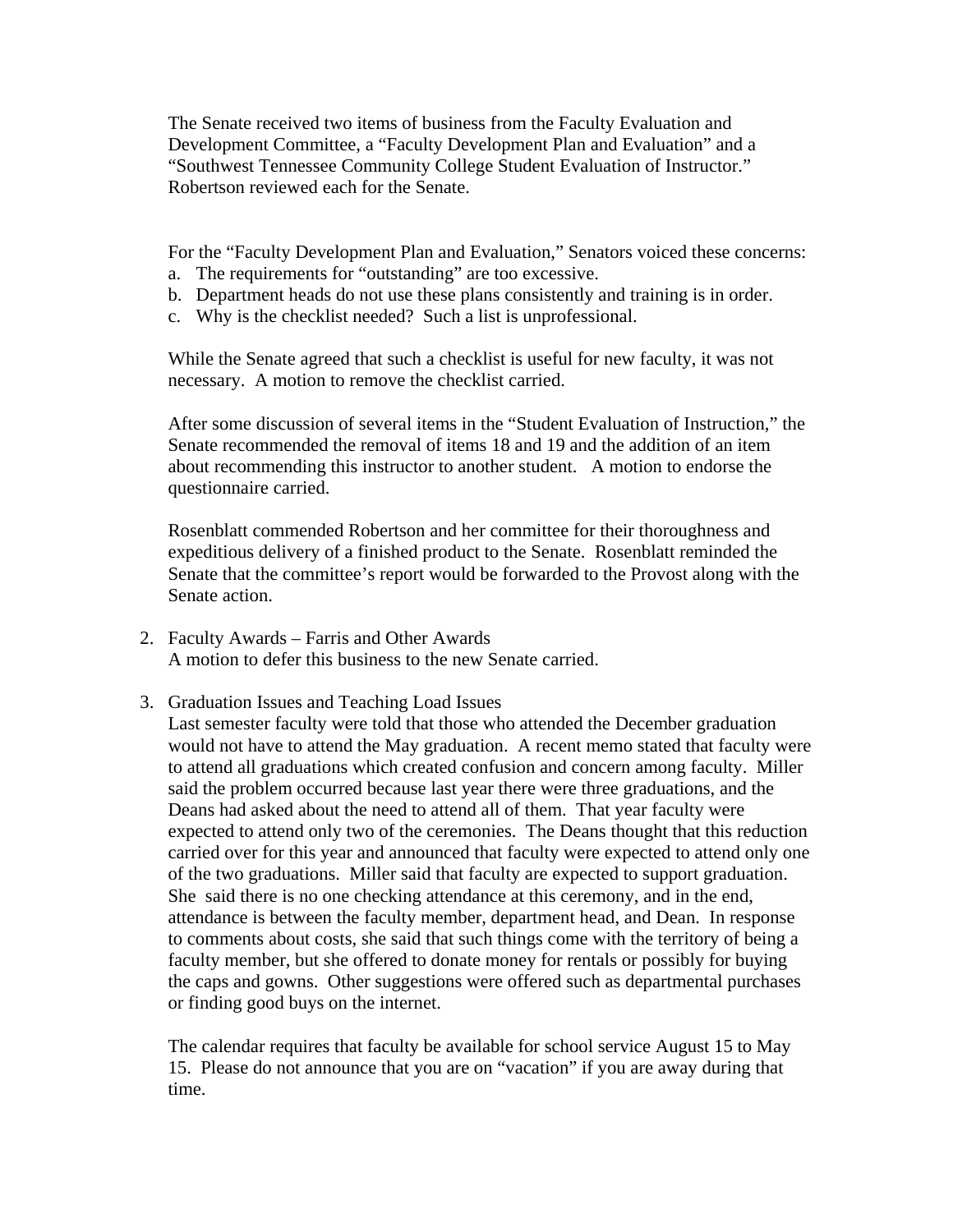As for Promotion and Tenure, she expects to submit her recommendations to the President this Friday.

Miller proposed a monthly meeting with interested faculty to reduce miscommunication such as occurred with the confusion over graduation attendance.

Before leaving, she requested that faculty show more patience and restraint when replying to email.

Haley announced that Amann has accepted the presidency at Corning Community College in New York.

E. Adjournment

Rosenblatt thanked all the Senators for their lengthy service and hard work and said that it had been a pleasure to work with the Senators. She mentioned the extra service that members of the SEC have provided during the consolidation, and she presented each with a gift as a token of appreciation.

Bodayla thanked Rosenblatt and Atwood for hard work over the past two years of the merger. She presented them with a window box of symbolic gifts of their service. Using the symbolism of three roses (one white for Macon Cove; one red for Union Avenue; and one red/white for the unity of the new Senate), Bodayla transferred power to the new Senate President, Pat Nozinich.

The old Senate adjourned, and everyone enjoyed refreshments prior to the commencement of the new Senate.

# **Faculty Senate Session Southwest Tennessee Community College**

# **April Minutes (approved May 9, 2001)**

A. Call to Order and Roll Call

Nozinich called the new Senate to order at 4:40. A signup sheet was circulated and signed by Payne, Burkett, Singleton, Phillips, Turner, Bodayla, Land, Cook, Williams, Whaley, Armstrong, Aldrich, Adams, McColgan, Smith, Worthy, Haley, and Vines.

B. Election of Senate Executive Committee

The following Senators were elected to office: Vice President Bodayla Secretary Williams Treasurer Worthy Parliamentarian Land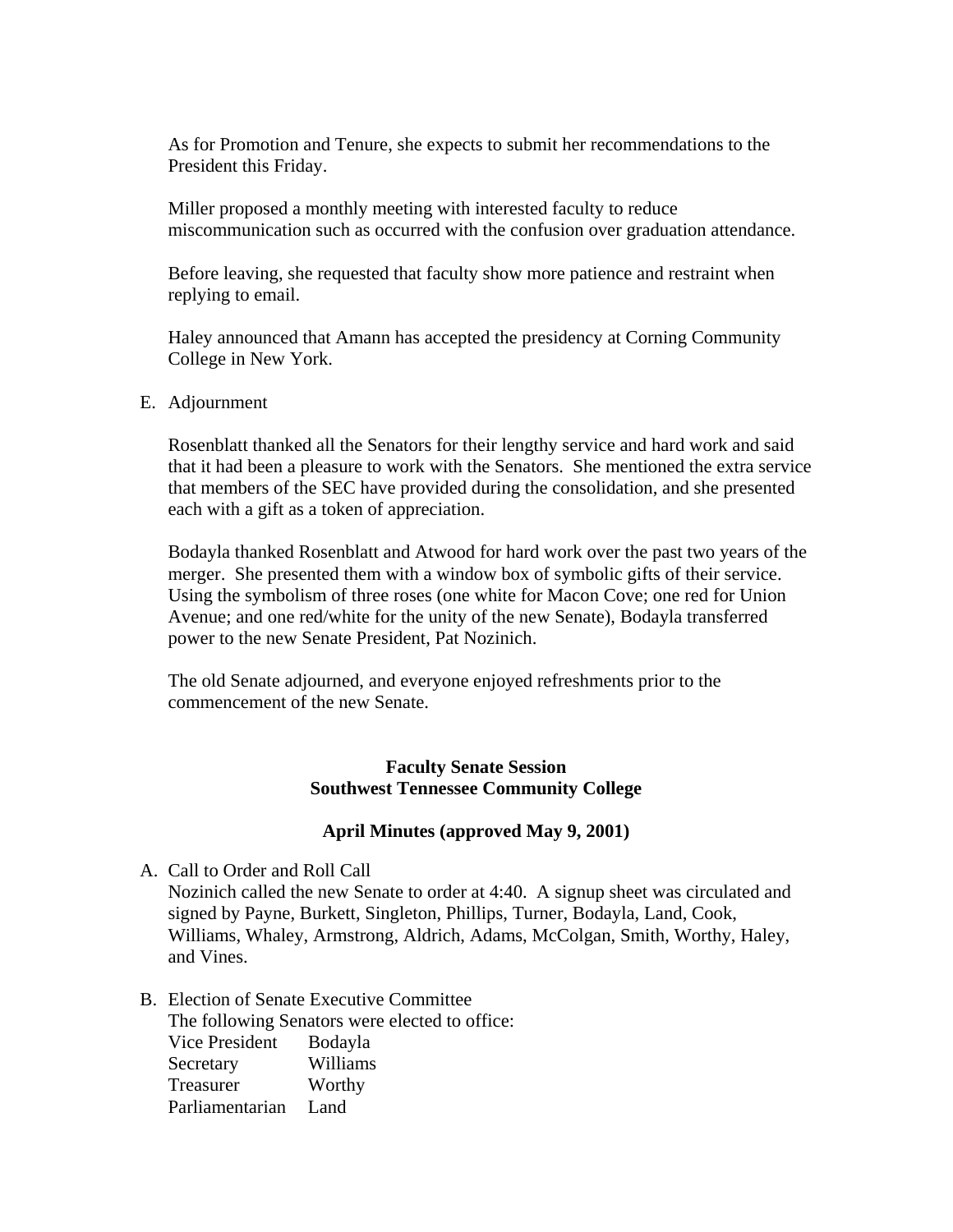# C. Vacant Division Seat

Because Nozinich has been elected Senate President, her seat as the Business Studies divisional representative is now vacant. She asked Williams to contact Thurston Shrader and request that Shrader hold an election on April  $17<sup>th</sup>$  to fill that seat. The new representative should be in place by the May meeting.

# D. Faculty Representation on the Presidential Search Committee

In the previous meeting Atwood indicated that two faculty will serve on the search committee, the Senate President and another designee. There was some confusion on which Senate President will sit on the committee, the former President Rosenblatt or the current President. No one knew who else had been appointed. Assuming that firm names are not in place, Nozinich suggested that the Senate have a contingency plan in place.

Phillips moved "In regard to faculty representation on the Presidential Search Committee – recommend, in the event that representation has not previously been selected, that the sitting president and vice president of the faculty Senate be selected." The motion carried.

E. Faculty Awards – Farris and Other Awards

Land presented the Senate with the guidelines for the Farris award and the application for the five other faculty awards. Given that the awards ceremony is scheduled May  $9<sup>th</sup>$ , the Senate moved to accept both the Farris awards guidelines and the application for the other five faculty awards for this year.

The recipient of the Farris award will receive money, and the recipients of the other five awards will get plaques.

Since this is supposed to be the last year for the Farris Award funding, a motion carried to contact Dr. Autian, who has been a past Shelby State benefactor.

# F. Meeting Time for May

Land suggested that the Senate hold its May meeting on the  $9<sup>th</sup>$  in the Faculty Lounge at 2:00 or following the Awards Ceremony Luncheon if it runs late.

# G. Miscellaneous Business

In response to a question about when Senate meetings will be scheduled next year, Nozinich will check into this.

Concerning a question about the Salary Equity Study, Nozinich will meet with Dr. Essex and determine the status of this study. He has indicated that more study is needed, but she said there have been enough studies.